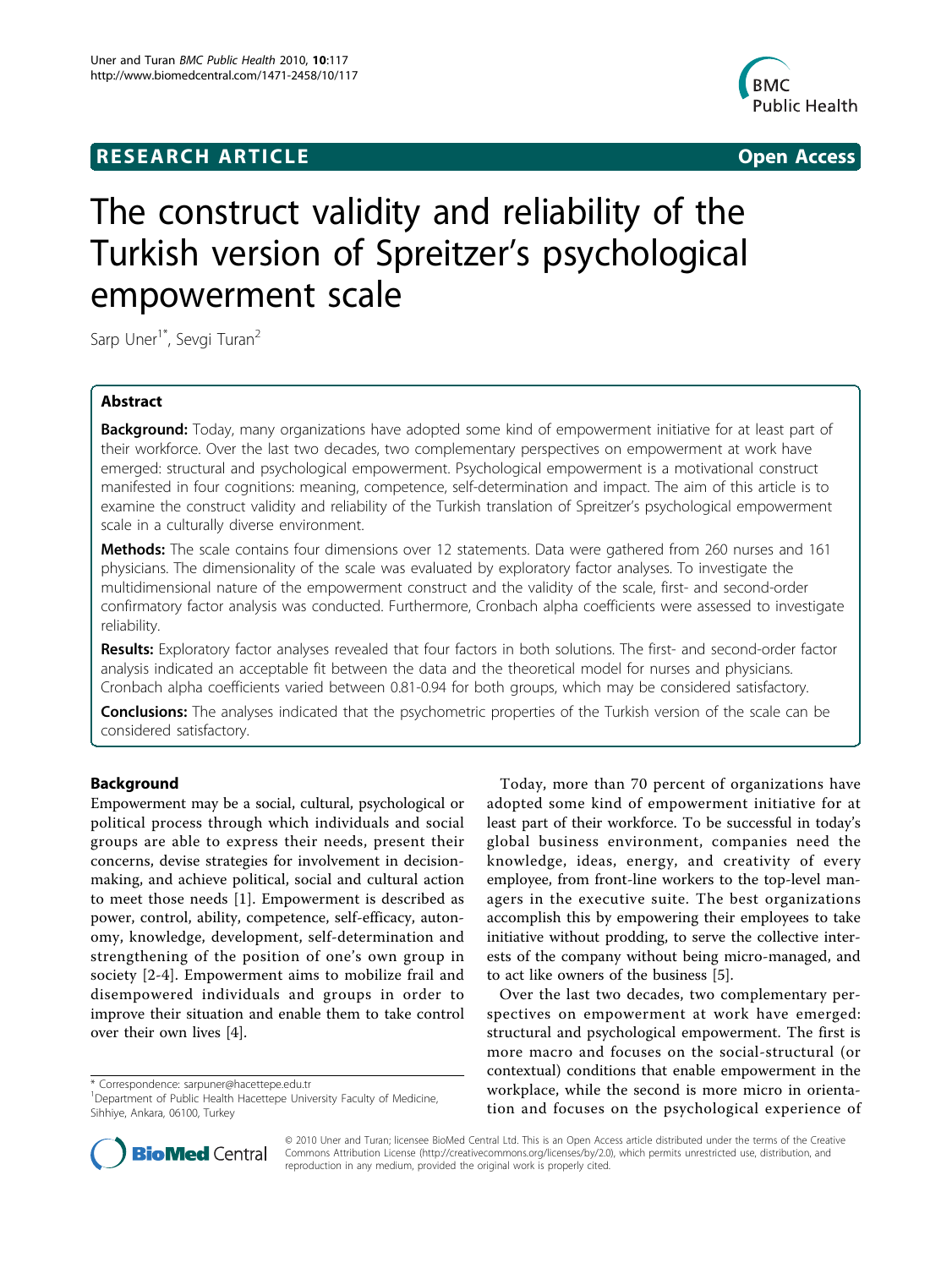empowerment at work [5,6]. The two perspectives can be distinguished by a focus on empowering structures, policies, and practices and a focus on perceptions of empowerment, and each perspective plays an important role in the development of a theory of empowerment [6].

The structural view focused on empowering management practices includes the delegation of decision-making from higher to lower organizational levels and increasing access to information and resources for individuals at the lower levels. In this structural view, the rationale is that employees will behave in an empowered way by making the necessary changes at the structural level [7]. The social-structural empowerment is about employee participation through increased delegation of responsibility down throughout the organizational chain of command [5].

More specifically, employees would feel more personal control over how to perform the job; would be more aware of the business and the strategic context in which the job is performed; and would be more accountable for performance outcomes [7]. Spreitzer defined these cognitive-affective responses as psychological empowerment [8].

There is a consistent and strong relationship between empowerment cognitions and employees' job satisfaction and organizational commitment. Results indicate that the more employees feel empowered, the happier they are with their job and the more committed to their organization [7]. Directing and increasing individual performance also increases the organization's performance [9]. One of the ways to provide this is to determine how valuable wage earners find their jobs, and how perfect and autarchic they themselves feel. At this point, researches are charged with important duties.

According to Spreitzer, the lack of methods for measuring psychological empowerment in the context of work is one of major causes of obstruction of researches on empowerment [3]. There might be a need to measure psychological empowerment at several levels: at the individual level as well as in organizations and communities [4]. Measuring empowerment in working life is still in the initial phase. There are some instruments for measuring psychological empowerment. Spreitzer's tool, which was developed to evaluate psychological empowerment in the workplace environment, is one such scale, which Spreitzer prepared through the benefit of previously developed instruments and theoretical information; the four dimensions that are mentioned above are discussed.

Spreitzer tested the reliability and validity of her scale. The Cronbach alpha reliability coefficient for the overall empowerment construct was 0.72 and 0.62 for two different groups. In the study, test-retest reliability was

examined and the results showed that the stability level was average. A second-order confirmatory factor analysis (CFA) was conducted and an excellent fit for one group and a modest fit for the other group were obtained. The four factors were significantly correlated with each other in both samples [8].

The instrument has been used successfully in different studies in contexts ranging from nurses to low-wage service workers to manufacturing workers [4,10]. According to the results of Arneson and Ekberg research, Spreitzer's questionnaire has undergone the most comprehensive investigation, including measures of reliability and regression analysis as well as the examination of control variables [4]. Kraimer et al provided substantial support for the convergent and discriminant validity of scores on Spreitzer's multidimensional scale on nurses  $[10]$ .

Hocwalder and Brucefors assessed the Swedish translation of SPES on nurses [11]. The reliability of the subscales was between 0.77-0.90. The dimensionality of the scale was evaluated and the four extracted factors explained nearly 70% of total variance. The construct validity of the scale was evaluated and except for the  $\chi^2$ measure for the two female groups; the fit measures for all groups indicated an acceptable fit between the data and theoretical model. The analyses indicated that the psychometric properties of the scale can be considered satisfactory [11].

Although researches done regarding empowerment have increased in Turkey in the 2000s, most of them concern the theoretical framework [12]. Some preliminary work has been done, intended to adapt the scale to Turkish. Hancer's research examined the dimensions of the Turkish version of SPES, but the sample group included only 214 undergraduate tourism students instead of employees [13]. In their research, scale dimensions were examined through applying explanatory factor analysis and limited information about the scale's validity and reliability was obtained. At the end of the study, self-determination and impact dimensions merged under the same factor, the scale was found as three-dimensional, and Cronbach alpha was determined as 0.84 [13]. In Col's research, which covers 403 faculties from 13 universities, three dimensions of SPES were achieved by explanatory factor analysis, but meaning and competence items merged in the same dimension in contrast to Hancer's study [9]. Reliability coefficient for under dimensions was determined as above 0.80.

Dimitriades also achieved the same results in his research using principle component analysis [14]. The study group included 154 Greek employed students [14]. It was determined that 60.3% of the total variance was explained in three dimensions and self-determination and impact merged under the same factor [14].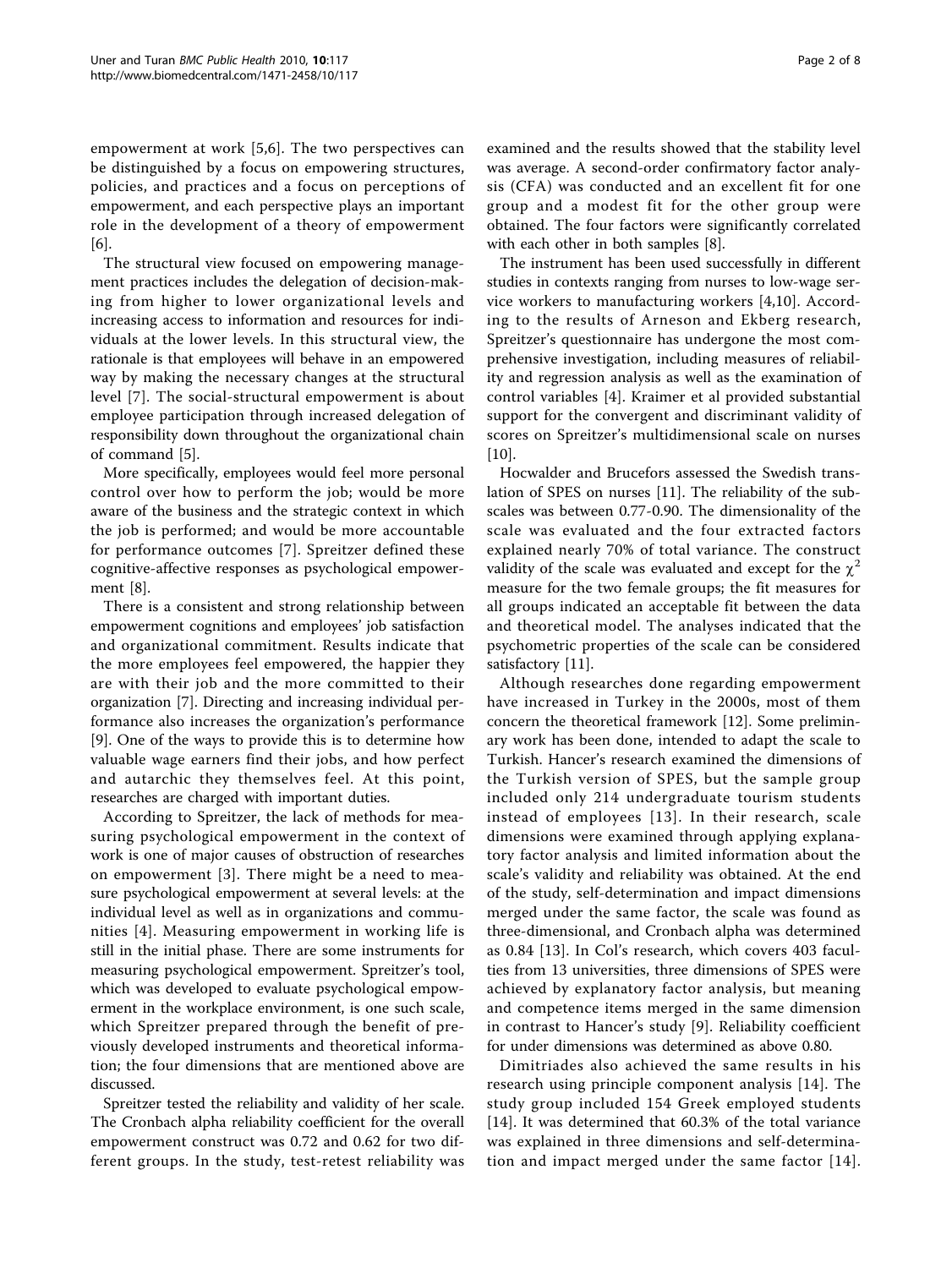Kraimer et al. suggested that Spreitzer's multidimensional model of psychological empowerment should include a direct relationship between self-determination and impact [10].

Because previous studies examined only factorial structure and there was limited information about validity and reliability, a validity study of the Turkish version of Spreitzer's scale is needed. We thus planned to implement the SPES among primary health care personnel and to obtain information about the construct validity and reliability of the scale in this group. The aim of the present study was to assess the psychometric properties of a Turkish translation of SPES. More specifically, we aimed (I) to perform a statistical description of the scale and study inter- and intra-group differences, (II) to estimate the scale's reliability, (III) to study its dimensionality, and (IV) to evaluate its construct validity.

# Methods

## Participants

A total of 381 subjects voluntarily participated in the present study. The participants were recruited from 38 primary health care centres in a district in Ankara. The overall response rate was 67.5%. In order to evaluate the stability of the psychometric properties of the empowerment scale and to study professional differences, the study sample was divided into the following two groups: (1) nurses ( $n = 260$ ); and (2) physicians ( $n = 121$ ). Mean age of the nurse group was  $35.2 \pm 5.7$  years (19-62) and all were women. The mean age of the physicians was higher (39.1  $\pm$  6.8 years (25-56)) and 48 were male. The total employment period was higher in nurses (nurses; 14.4  $\pm$  6.3 years, physicians; 12.8  $\pm$  6.3 years), while total employment period in primary health care units was higher in physicians (nurses;  $9.6 \pm 6.4$  years, physicians;  $11.0 \pm 6.4$  years).

# Measures

Empowerment was assessed using the instrument developed by Spreitzer [8]. Spreitzer's questionnaire has undergone the most comprehensive investigation, including measures of reliability and regression analysis as well as the examination of control variables (gender, age, education and unit size) [4].

Psychological empowerment is a motivational construct manifested in four cognitions: meaning, competence, self-determination and impact. Each dimension adds a unique element to the overall construct of empowerment, and the four dimensions represent different facets of the empowerment construct [3,7,8]. Meaning is "the value of a work goal or purpose, judged in relation to an individual's own ideals or standards". If employees' hearts are not in their work- if work activity conflicts with their value systems- then they will not feel empowerment. Meaning involves "a fit between the requirements of a work role and beliefs, values and behaviours". Competence, or self efficacy, is an individual's belief in his or her capability to perform task activities skilfully when he or she tries. In another word, it reflects an employee's beliefs that they have what it takes to do their job well. Self-determination is "an individual's sense of having choice in initiating and regulating actions", and reflects whether individuals see themselves as the origin of their actions. It's the employee's perception on the autonomy in the initiation and continuation of work behaviours and processes. Impact is "the degree to which an individual can influence strategic, administrative or operating outcomes at work", and reflects whether individuals feel as though they are making a difference in their organization. The lack of any single dimension will deflate, through not completely eliminate, the overall degree of perceived empowerment [3].

The subjects were asked to rate themselves on the empowerment scale. Spreitzer's measure, comprising four 3-item sub-scales (total 12 items), taps the empowerment dimensions of meaning, perceived competence, self-determination and impact. The scale was translated into Turkish by Hancer [13]. The response scale was a seven-point Likert scale ranging from 1 (strongly disagree) to 7 (strongly agree). For both the four sub-scales and the total scale, average indexes were formed, meaning that the indexes also ranged between 1 and 7. The higher scores indicate the perception of being more psychologically empowered.

#### Procedure

A questionnaire (including the empowerment scale) with written instructions was sent to the work address of the participants by the District Health Administration. The questionnaires were sent to all the health personnel in these centres. The aim of the study was explained in the beginning of the questionnaire and subjects voluntarily participated to the present study. No ethical committee approval was sought because observational studies with voluntary participation of adults, together with informed consent, were exempt from further ethical approval. The data were collected over 30 consecutive days.

#### Statistical analysis

1. The inter-group differences and intra-group differences with regard to the scale were studied using t-test, one-way ANOVA (dependent measures) with Bonferroni corrections, and a 2 (groups)  $\times$  4 (sub-scales) ANOVA (mixed model) with Bonferroni corrections.

2. The reliability of the scale was estimated using Cronbach alpha coefficients. Reliability coefficients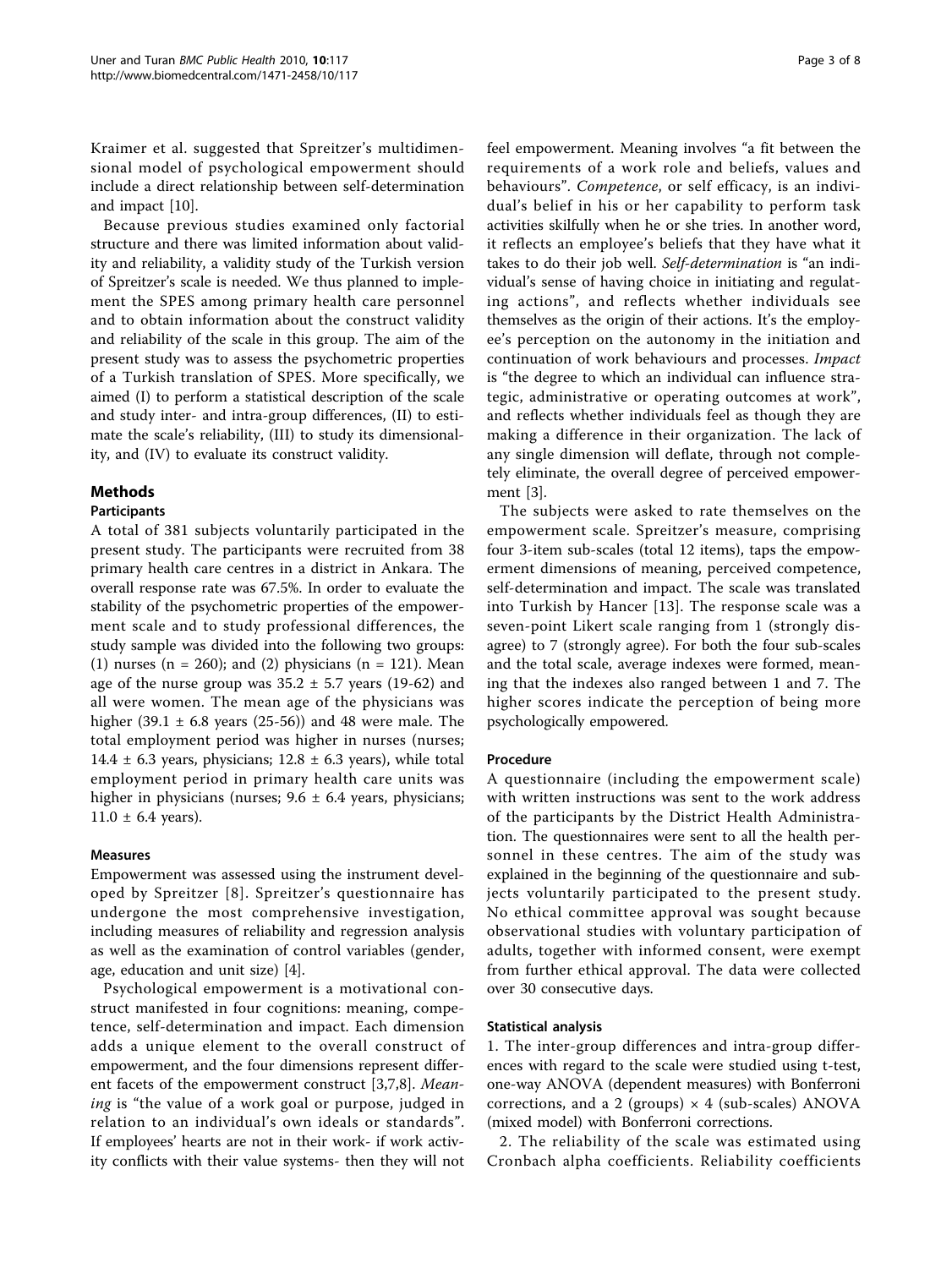greater than 0.80 are considered very good and greater that 0.90 are considered excellent [15].

3. The dimensionality of the scale was evaluated by exploratory factor analyses, using Kaiser's criterion (eigenvalue >1), estimated by the maximum-likelihood method, and rotated with the varimax method [16]. The analyses were made using the SPSS-15.0 program. Furthermore, the dimensionality of the scale was evaluated by CFA, using the maximum-likelihood method and the following measures to assess the fit between the obtained solution and the postulated model: Root Mean Square Error of Approximation (RMSEA), Goodness of Fit Index, (GFI), Adjusted Goodness of Fit Index (AGFI) and chi-square ( $\chi^2$ )/degrees of freedom (df). A small RMSEA value corresponds to a good fit. RMSEA values less than 0.05 were used to indicate good fit of the data to the hypothesized models [17-19]. GFI and AGFI values close to 1 indicate a maximally good fit [15,19]. GFI and AGFI values greater than 0.95 were used to indicate good fit [20]. GFI and AGFI values between 0.90-0.95 [15,18,19] and RMSEA values between 0.05 and 0.08 were also acceptable for the model [17-20]. According to Marsh et al., it is also acceptable for the model that GFI value is 0.85 and AGFI value is over 0.80 and RMSEA/Root Mean Square Residual (RMR) value is less than 0.08, even less than 0.10 [21]. A small  $\chi^2$  value corresponds to a good fit [17]. The  $\chi^2/\mathrm{df}$  ratios of less than 5 were used to indicate acceptable fit to the data [20] and of less than 3 a good fit to the data [15].

4. The construct validity of the scale was evaluated by second-order factor analyses using the maximum-likelihood method and the four above-described measures to assess the fit between the obtained solution and the postulated model [17,19]. The analyses were carried out using the LISREL 8.7.

#### Results

The results of the study, which was aimed to assess the psychometric properties of a Turkish translation of SPES, are presented in this section.

#### Descriptive statistics and group differences

Table 1 shows the means and standard deviations for the empowerment scale. In all groups, subjects gave the highest self ratings on the meaning and competence sub-scales. Table 1 also presents means that can be used to investigate between-professions and intra-group differences on the empowerment scale. Between-group comparisons for the four sub-scales revealed significant differences between the two groups in competence (p < 0.01), self-determination ( $p < 0.01$ ) and impact ( $p <$ 0.01) sub-scales.

Within-group comparisons for the four sub-scales indicated the following: a comparison of the ratings on

Table 1 Means, standard deviations for the scale and group differences on the scale

| Nurses $(n =$<br>260)<br>(mean $\pm$ sd) | Physicians ( $n =$<br>121)<br>(mean $\pm$ sd) | t       | p      |  |
|------------------------------------------|-----------------------------------------------|---------|--------|--|
| $6.57 \pm 0.84$                          | $6.39 \pm 1.11$                               | $-1.61$ | 0.11   |  |
| $6.75 \pm 0.59$                          | $6.36 \pm 0.97$                               | -4.03   | < 0.01 |  |
| $5.24 + 1.62$                            | $5.97 + 1.12$                                 | 5.09    | < 0.01 |  |
| $4.32 \pm 2.02$                          | $5.28 \pm 1.63$                               | 4.97    | < 0.01 |  |
| $5.72 \pm 0.92$                          | $5.99 + 0.89$                                 | 2.82    | < 0.01 |  |
|                                          |                                               |         |        |  |

the four sub-scales indicated a significant effect for nurses,  $[F(3, 777) = 234.79, p < 0.01]$  and for physicians  $[F(3, 360) = 33.39, p < 0.01]$ . Multiple post-hoc tests (Bonferroni) showed significant ( $p < 0.01$ ) differences between all sub-scales except between sub-scales of meaning and competence in each group.

A 2 (groups)  $\times$  4 (sub-scales) ANOVA (mixed model) was performed in order to study the main effects and the interaction effect. The ANOVA revealed significant effect due to the group-factor  $[F(1, 379) = 7.95, p < 0.01]$ . The sub-scale effect was also significant  $[F(3, 1137) = 173.03$ , p < 0.01]. Multiple post-hoc tests (Bonferroni) indicated significant ( $p < 0.01$ ) differences between all sub-scales except between sub-scales of meaning and competence. Finally, the ANOVA revealed a significant interaction effect [F(3, 1137) = 27.79,  $p < 0.01$ ]. For nurses, the highest average self-ratings were on the competence subscale, followed by meaning, self-determination, and impact; for physicians, the highest average self-ratings were on the meaning and competence sub-scales, followed by self-determination, and impact.

Table 2 shows the Pearson product-moment correlation coefficients between the four sub-scales. For physicians, the correlation coefficients between the four sub-scales were statistically significant and varied between 0.248 and 0.463. For nurses, the correlation coefficients between the competence and impact subscales were not statistically significant; other sub-scales were statistically significant and varied between 0.131 and 0.520. Thus, the four scales correlated moderately with each other for physicians and for nurses, with the exception of the competence and impact sub-scales.

#### **Reliability**

The internal consistency coefficients as measured by Cronbach alpha. The four sub-scales (meaning 0.86; competence 0.89; self-determination 0.81; impact 0.93 for nurses and meaning 0.90; competence 0.92; selfdetermination 0.84; impact 0.94 for physicians) and the total scale (nurse;0.83 and physician;0.88) may be considered very good [15].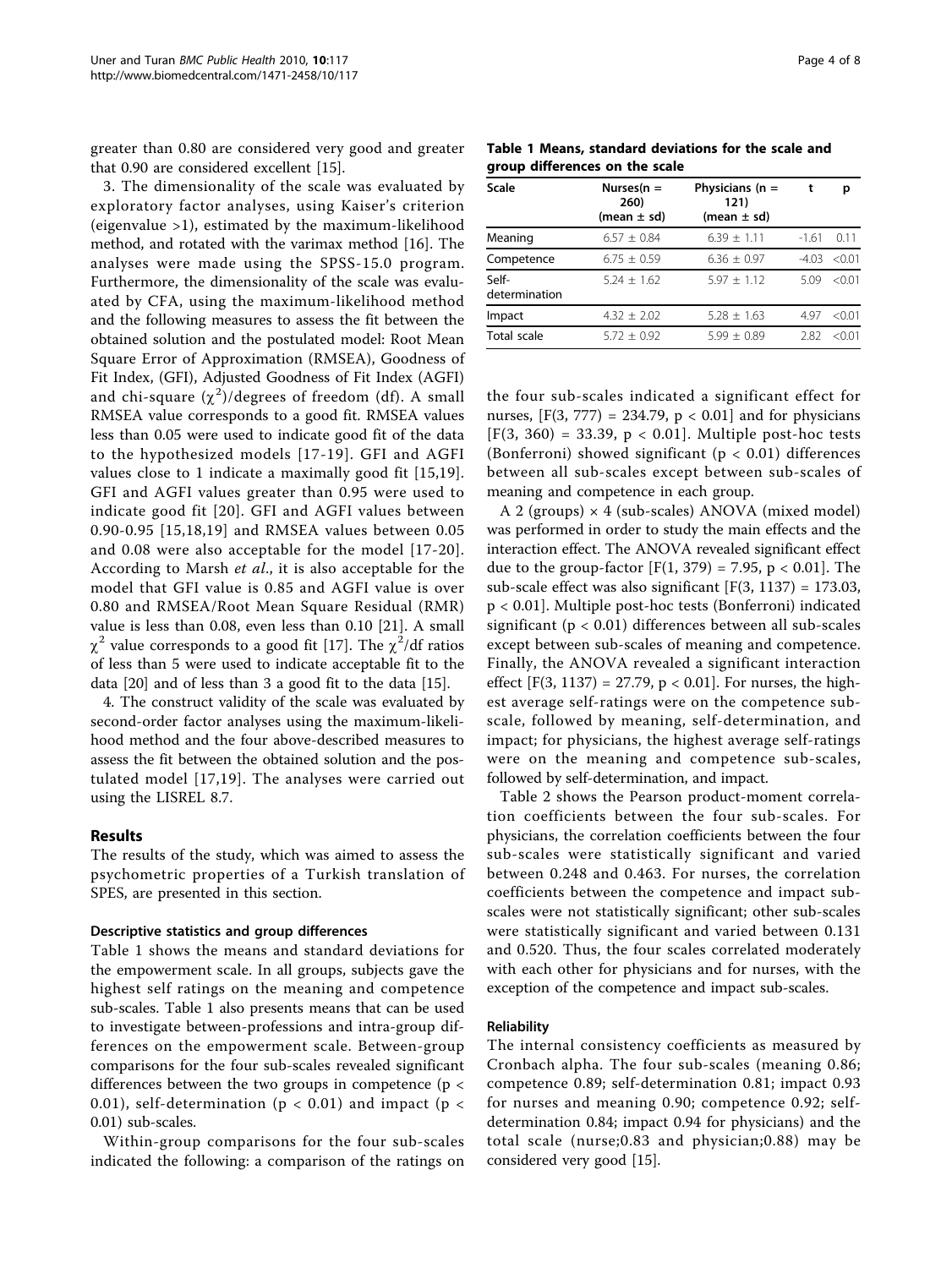|                    |                          | <b>Nurses</b>           | $(n = 260)$            |                          | <b>Physicians</b>      | $(n = 121)$            |
|--------------------|--------------------------|-------------------------|------------------------|--------------------------|------------------------|------------------------|
| Scale              | Me                       | C۵                      | Se                     | Me                       | Co.                    | Se                     |
| Competence         | $0.520(*)$               |                         |                        | $0.403$ <sup>*</sup> )   |                        |                        |
| Self-determination | $0.298$ <sup>(*)</sup> ) | $0.131$ <sup>**</sup> ) |                        | $0.396$ <sup>(*)</sup> ) | $0.463$ <sup>*</sup> ) |                        |
| Impact             | $0.142$ <sup>**</sup> )  | 0.087                   | $0.520$ <sup>*</sup> ) | $0.248$ <sup>*</sup> )   | $0.417$ <sup>*</sup> ) | $0.414$ <sup>*</sup> ) |

Table 2 Pearson product-moment correlation coefficients between the sub-scales

Me: Meaning; Co: Competence; Se: Self-determination

 $*$   $p < 0.01$  (two-tailed)

\*\*  $p < 0.05$  (two-tailed)

#### **Dimensionality**

Table 3 shows the results from exploratory factor analyses. The exploratory factor analysis was performed in order to be able to directly inspect whether or not the factor-loading matrix possessed the so-called simple structure. The KMO (Keiser-Meyer-Olkin) value of scale is 0.80 (defined as meritorious) and Bartlet test value is 2033.421 (p < 0.01). Kaiser's criterion indicated that for both factor-analyses, the solutions with exactly four factors should be retained. The four extracted factors explained 80.86% of the total variance for nurses and 84.49% for physicians. The following difference between the solutions of the two groups emerged. In the nurse group, Factor IV explained most of the total variation followed by Factors II, I and III, while in the physician group, Factor II explained most of the total variation followed by Factors IV, I and III. An inspection of the rotated factor loading matrices revealed that, with only some minor deviations, a simple structure was obtained in both solutions. For the nurses, however, item Se3 also loaded substantially (0.485) on Factor IV (impact). For the physicians, the item Im1 (0.315) and Se2 (0.389) also loaded high on Factor II (competence).

Table 4 presents the results from the CFA. The CFA was performed to statistically test the structure found in exploratory factor analysis. The  $\chi^2$ -value in Table 4 indicates that the factor solution significantly deviates from the postulated four-factor model. This point to the rather well-known drawback of the  $\chi^2$ test in the factor analytical context. It is usually the case that for large samples, small deviations of the empirical data from the theoretical model lead to a significant deviation [17]. However,  $\chi^2$ /df ratio (nurse, 1.87; physician, 2.08) indicated a good fit for both groups. According to the criteria for RMSEA, GFI, and AGFI, the factor solutions for all three groups may be considered acceptable in the nurse group. However, in physicians, the criteria for GFI and AGFI may be considered acceptable, but the RMSEA criterion is at the limit.

Table 3 Exploratory factor analysis (maximum likelihood with varimax rotation) of the empowerment scale for the two groups

|                                    | <b>Nurses</b> |            |       |            | Physicians |            |       |            |
|------------------------------------|---------------|------------|-------|------------|------------|------------|-------|------------|
|                                    | FI            | <b>FII</b> | FIII  | <b>FIV</b> | FI         | <b>FII</b> | FIII  | <b>FIV</b> |
| Me1                                | 0.820         | 0.241      | 0.012 | $-0.020$   | 0.886      | 0.199      | 0.165 | 0.116      |
| Me2                                | 0.833         | 0.280      | 0.150 | 0.102      | 0.882      | 0.070      | 0.174 | 0.041      |
| Me3                                | 0.866         | 0.208      | 0.197 | 0.068      | 0.876      | 0.233      | 0.100 | 0.105      |
| Co1                                | 0.311         | 0.869      | 0.015 | 0.024      | 0.221      | 0.859      | 0.172 | 0.193      |
| Co <sub>2</sub>                    | 0.228         | 0.859      | 0.067 | 0.025      | 0.173      | 0.893      | 0.140 | 0.213      |
| Co <sub>3</sub>                    | 0.180         | 0.879      | 0.049 | 0.038      | 0.126      | 0.859      | 0.203 | 0.134      |
| Se1                                | 0.178         | 0.052      | 0.801 | 0.251      | 0.070      | 0.167      | 0.860 | 0.198      |
| Se <sub>2</sub>                    | 0.051         | 0.101      | 0.880 | 0.102      | 0.196      | 0.389      | 0.693 | 0.127      |
| Se3                                | 0.143         | $-0.052$   | 0.690 | 0.485      | 0.231      | 0.072      | 0.878 | 0.176      |
| Im1                                | 0.032         | 0.012      | 0.225 | 0.851      | 0.093      | 0.315      | 0.086 | 0.870      |
| Im <sub>2</sub>                    | 0.014         | 0.059      | 0.149 | 0.940      | 0.094      | 0.143      | 0.197 | 0.923      |
| Im3                                | 0.071         | 0.034      | 0.199 | 0.933      | 0.083      | 0.097      | 0.216 | 0.920      |
| Eigenvalues                        | 2.36          | 2.47       | 2.07  | 2.80       | 2.55       | 2.67       | 2.24  | 2.67       |
| % of explained variance            | 19.66         | 20.55      | 17.28 | 23.37      | 21.21      | 22.38      | 18.67 | 22.23      |
| Cumulative % of explained variance |               |            |       | 80.86      |            |            |       | 84.49      |

Me: Meaning; Co: Competence; Se: Self-determination; Im: Impact.

Note: Factor loadings for items that define a given factor are written in boldface. Factor loadings of items that do not define a given factor but are above 0.30 are typed in italics.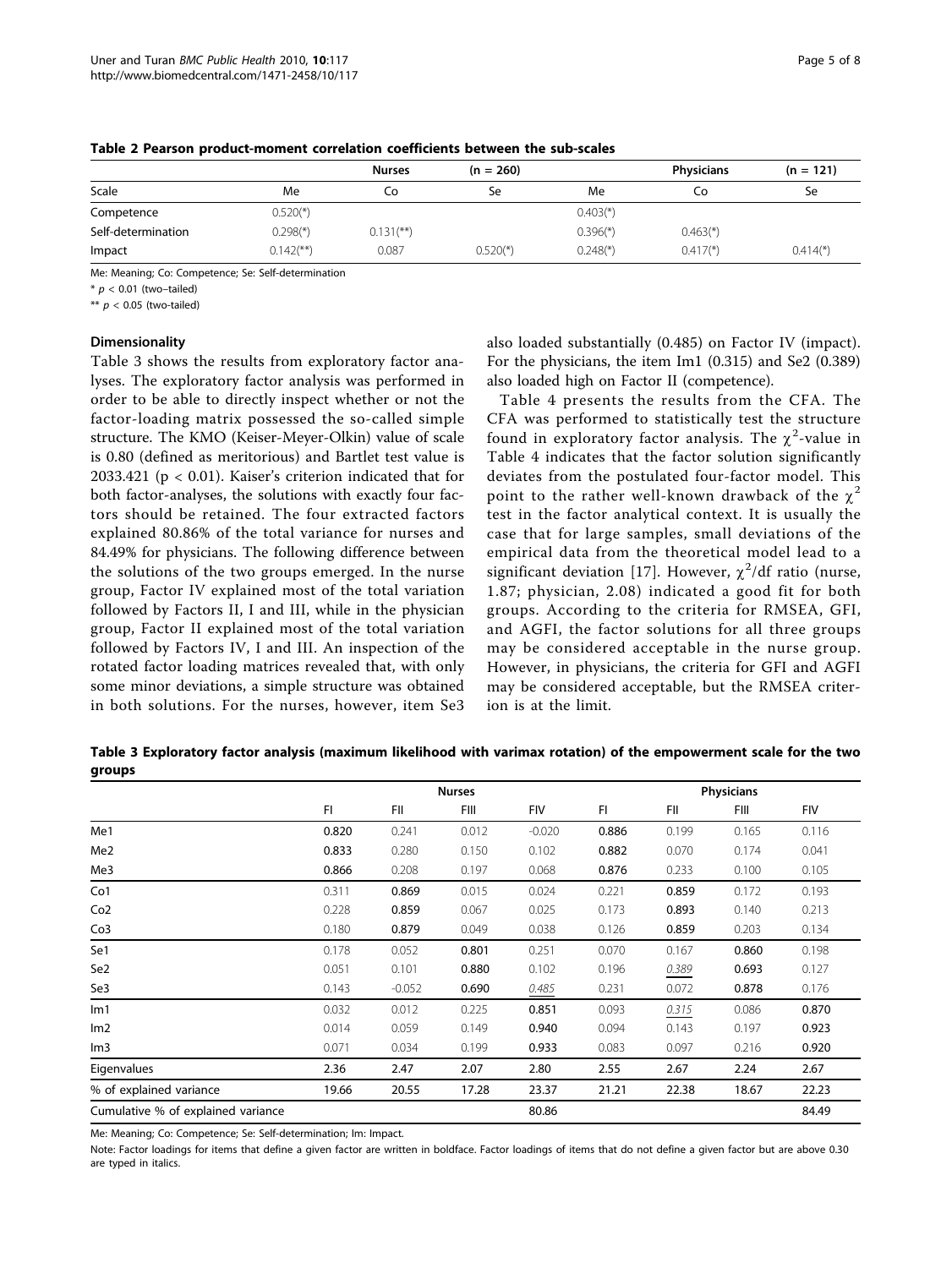Table 4 Confirmatory factor analysis (maximum likelihood with correlated factors) of the empowerment scale for the two groups (nurses& physicians).

|                     | <b>Nurse</b> |      |             |            | Physician |      |      |            |
|---------------------|--------------|------|-------------|------------|-----------|------|------|------------|
|                     | FI           | FII  | <b>FIII</b> | <b>FIV</b> | FI        | FII  | FIII | <b>FIV</b> |
| Me1                 | 0.71         |      |             |            | 0.92      |      |      |            |
| Me2                 | 0.87         |      |             |            | 0.81      |      |      |            |
| Me3                 | 0.88         |      |             |            | 0.87      |      |      |            |
| Co1                 |              | 0.93 |             |            |           | 0.90 |      |            |
| Co2                 |              | 0.81 |             |            |           | 0.92 |      |            |
| Co <sub>3</sub>     |              | 0.82 |             |            |           | 0.84 |      |            |
| Se1                 |              |      | 0.75        |            |           |      | 0.81 |            |
| Se <sub>2</sub>     |              |      | 0.67        |            |           |      | 0.73 |            |
| Se3                 |              |      | 0.85        |            |           |      | 0.88 |            |
| Im1                 |              |      |             | 0.79       |           |      |      | 0.86       |
| Im2                 |              |      |             | 0.94       |           |      |      | 0.95       |
| Im3                 |              |      |             | 0.96       |           |      |      | 0.92       |
| $\overline{\chi^2}$ |              |      |             | 89.91*     |           |      |      | 99.70*     |
| $\chi^2/df$         |              |      |             | 1.87       |           |      |      | 2.08       |
| <b>RMSEA</b>        |              |      |             | 0.05       |           |      |      | 0.09       |
| GFI                 |              |      |             | 0.95       |           |      |      | 0.88       |
| <b>AGFI</b>         |              |      |             | 0.91       |           |      |      | 0.80       |
|                     |              |      |             |            |           |      |      |            |

 $* p < 0.001$ 

#### Construct validity

The construct validity of the scale was assessed by second-order factor analyses [17,19]. The purpose of the second-order factor analysis is to study how strongly the first-order factors load on the hypothesized second-order factor, that is, to estimate to what extent the four factors of meaning, competence, self-determination, and impact can be accounted for by the more generic concept of empowerment. Furthermore, the second-order factor analysis can be used to study construct validity because it also assesses the degree to which some items load on a certain hypothesized first-order factor and at the same time load very insignificantly on other first-order factors. Figure 1 presents the results from the second-order factor analyses for both groups. An inspection of the figure reveals that for all groups, the first-order factors (meaning, competence, self-determination, and impact) load significantly on the second-order factor (empowerment). Also, all items load significantly on their hypothesized first-order factor. Except for the RMSEA measure for the two groups, the fit measures for all groups indicate an acceptable fit between the data and the theoretical model. The RMSEA measure for the two groups is at the limit. In sum, these results provide support for the construct validity of the empowerment scale.

# **Discussion**

The existing study evaluated the psychometric properties of a Turkish adaptation of Spreitzer's empowerment scale [8]. The evaluation was conducted in two different groups: nurses and physicians. One might consider the two parallel analyses as two separate evaluations or applications that jointly outturned the following results.

It is possible to appraise the empowerment scale for both groups as highly reliable, as demonstrated by Cronbach alpha coefficients. As may be recollected, the alpha coefficients with regard to the four sub-scales and the total scale varied between 0.81 and 0.94. These findings are in accordance with both Spreitzer's [8], Kraimer et al.'s [10] and Hocwalder and Brucefors's [11] conclusions.

For all of the groups, the factor solutions brought about exactly four factors that justified over 80 percent of the total variance. In the group of nurses, Factor IV (impact) explicated most of the total variation, while Factor II (competence) explicated most of the variation in the physician group.

For both groups, the scale might be regarded as having construct validity, as indicated by the second-order factor analysis. As Figure 1 points out, all second-order loadings (y) were high (ranging from 0.69 to 0.95) and all first-order loadings  $(π)$  were also high and statistically important (varying between 0.21 and 0.93). These results are also compatible with Spreitzer's [8], Kraimer et al.'s [10] and Hocwalder and Brucefors's [11] conclusions.

The comparison of the scores by the two groups in terms of scale dimensions revealed that "Meaning" and "Competence" were high in the nurse group, whilst "Self-determination" and "Impact" were high in the physicians group. It has also been noted that there were statistically considerable differences in all dimension between groups with the exception of "Meaning" dimension. "Competence" is the sole significant unexpected difference between the groups; it would have normally been expected that the physicians are more empowered than the nurses by reason of their longer education, higher salary, greater responsibility and greater authority. This rather unexpected result might be associated with the fact that nurses are more experienced, and perceive themselves as more competent. The decisionmaking and managerial positions effectuated by the physicians in primary healthcare centers would be taken into account during the interpretation of the differences with regard to "Self-determination" and "Impact".

The nurses have graded themselves highest in terms of competence, and meaning, self-determination and impact respectively. Physicians rated themselves highest with regard to meaning, rather than competence, and the other subgroups yielded similar results to those observed in the nurses. For the nurse group, there were significant ( $p < 0.01$ ) discrepancies among all sub-scales, while there were significant ( $p < 0.01$ ) discrepancies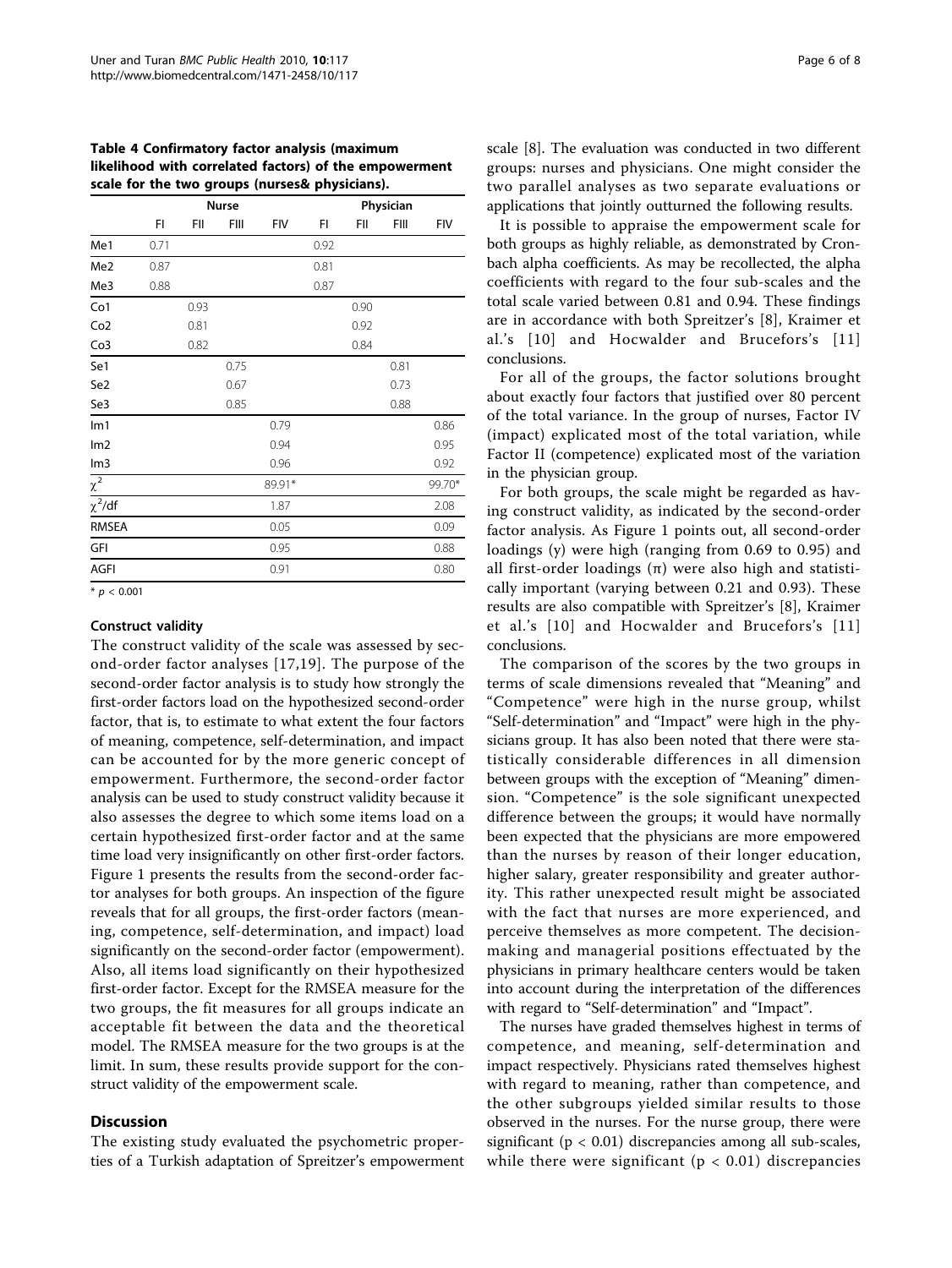

among all sub-scales, except those between meaning and competence for physicians. These findings match the results of the previous studies [8,10,11]. Hocwalder and Brucefors described this state as a process, in which the cognitions of meaning and competence are perceived as personal or internally dependent and subjective; and self-determination and impact as work-environment related or externally dependent and objective [11].

The results of the present study were compared with the results of three other studies that are actually the only other examples of assessment of psychometric properties of empowerment scale [8,10,11]. It must however be underlined that there were differences between the backgrounds of the samples covered by the said studies; in terms of culture (Turkey vs. Sweden and USA), language (Turkish vs. Swedish and English) and occupational groups (nurses and physicians vs. insurance and industrial employees). The final results were still similar with respect to the two main psychometric properties of scale, namely reliability and construct validity.

There was, however, a limitation in both the present study and the ones carried out by Kraimer et al. and Hocwalder and Brucefors [10,11]. All of the subjects were primary healthcare personnel (nurses and physicians), and only a few of them were men. In the present study, 87.4 percent of the subjects were women and the female preponderance was also highlighted by Kraimer et al. (90 percent) and Hocwalder and Brucefors (94.6 percent) [10,11].

Another shortcoming of the present study was the emergence of the "ceiling" effect in meaning and competence sub-scales, as in the other studies [8,10,11]. The distortion may be due to the fact that the respondents had relative homogeneity in terms of education and work-environment.

#### Conclusions

The present study aims to assess the psychometric properties of a Turkish adaptation of Spreitzer's empowerment scale [8]. In conclusion; the psychometric properties of the Turkish adaptation of SPES, by common standards, can be considered satisfactory. The findings of this study verified and broadened those attained by the other studies that also had the objective of evaluating the psychometric properties of the empowerment scale [8,10,11].

It is important to note that this study aimed to test only the reliability and construct validity of the Spreitzer's scale but not the face, concurrent and convergent validities, which need to be conducted in future studies. The adaptation and evaluation of the scale will hopefully stimulate further research on empowerment in the fields